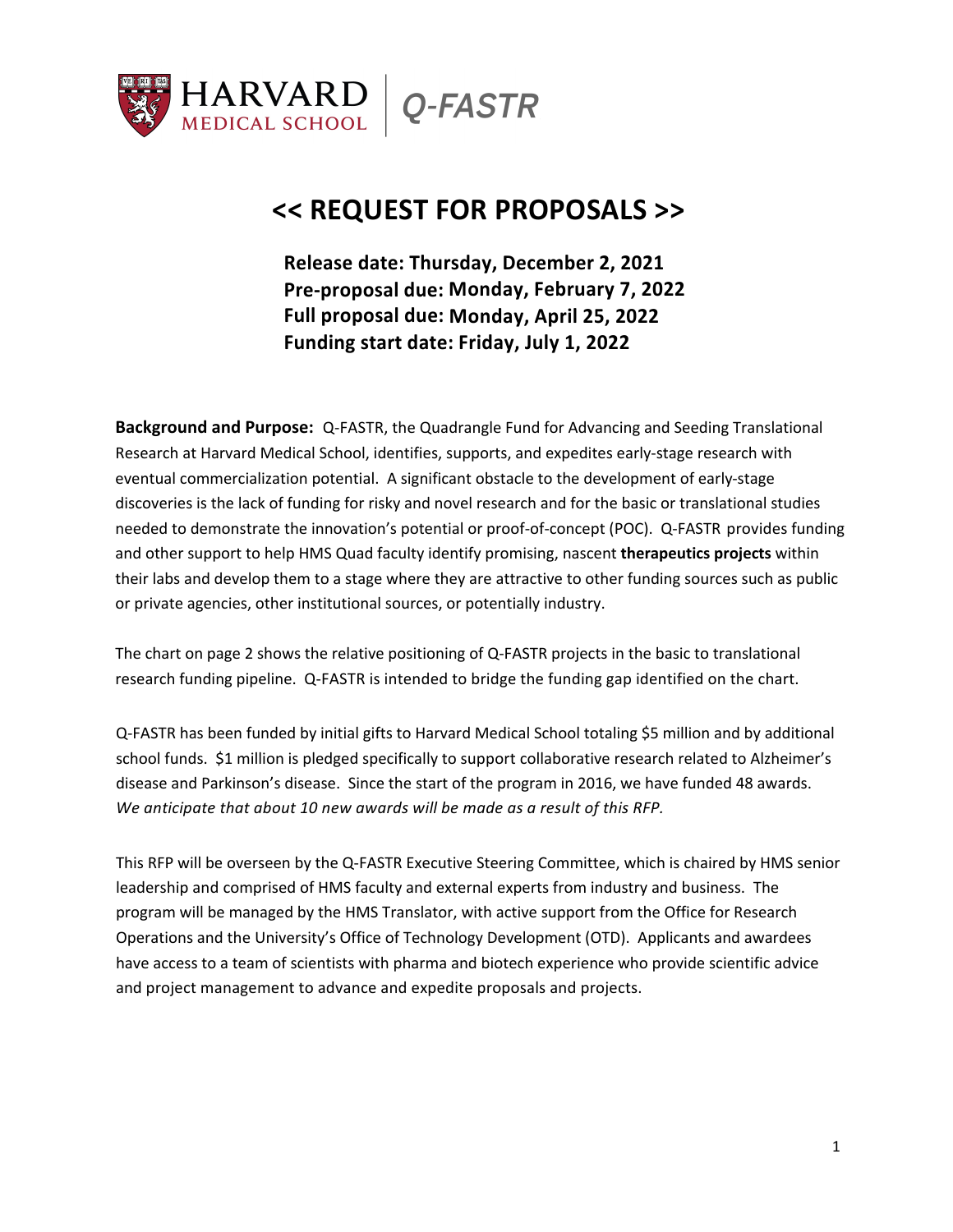# **I. Application Timeline**

Thursday, December 2, 2021 RFP release Friday, July 1, 2022 Funding start date for new awards

Monday, February 7, 2022 Deadline for submission of pre-proposals (5 pm ET) Monday, March 28, 2022 Announcement of projects selected for full proposals Monday, April 25, 2022 **Deadline for submission of full proposals (5 pm ET)** Monday, June 6, 2022 Announcement of new awards for FY2022



# Q-FASTR: Addressing the Funding Gap

# **II. Program Eligibility**

**Applicants Eligible for Funding**: Assistant professors, associate professors, and professors who have research programs located in the HMS Quadrangle and assign intellectual property (IP) to Harvard University (including HSCRB faculty who assign IP to Harvard University and LSP investigators whose IP is governed by joint Harvard–affiliate institutional agreements) are eligible to apply for funding as lead Principal Investigator (PI).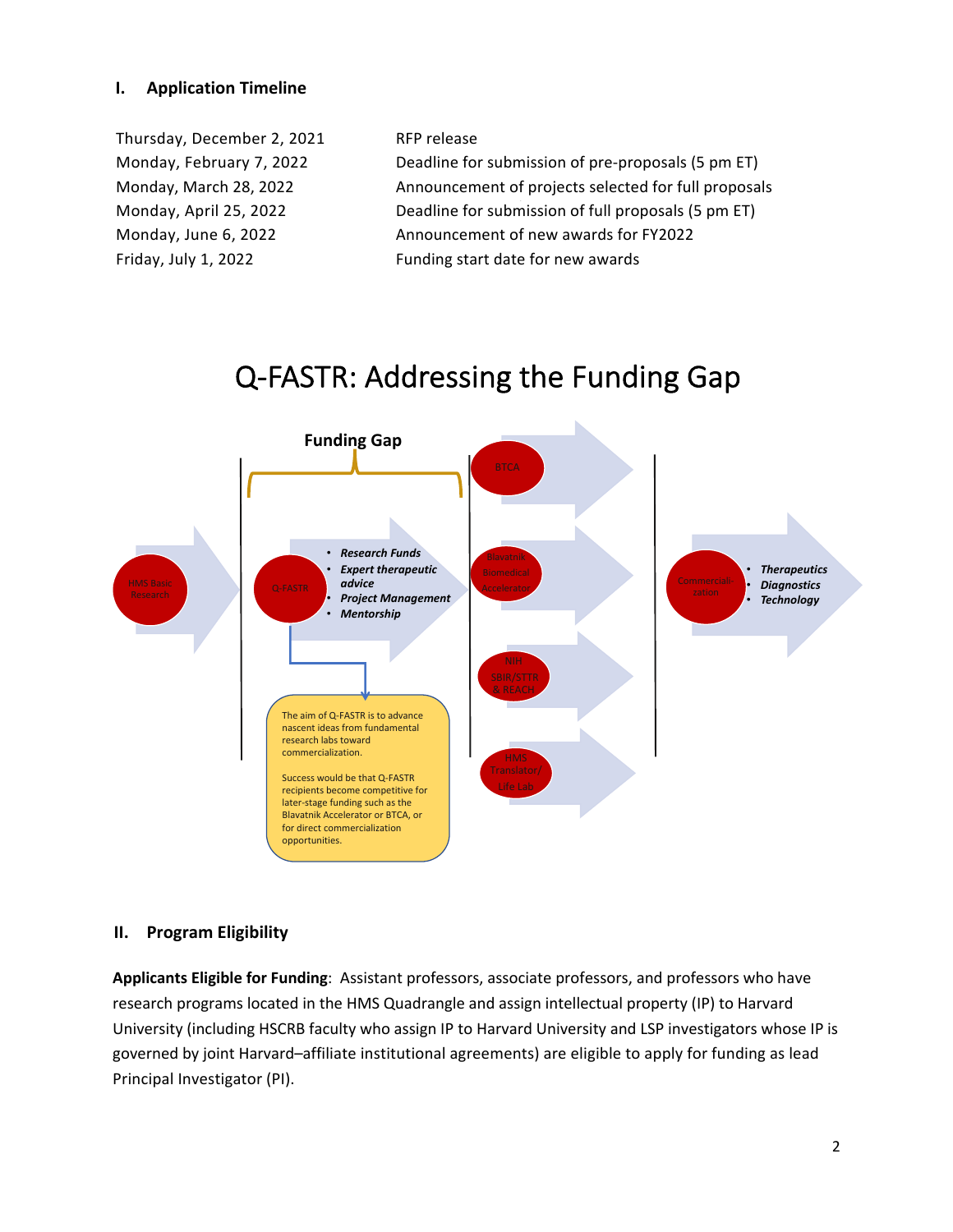PIs must be HMS Quad faculty as described above. Collaborations are permitted with both HMS Quad investigators and non-HMS Quad investigators. **Interdepartmental and/or inter-institutional collaborations are required for applications for funding from the gift that is pledged specifically to support collaborative research related to Alzheimer's disease and Parkinson's disease.**

All awards will be managed through HMS.

See also Section VII.2. for requirements related to inventions and intellectual property.

**Activities Eligible for Funding**: The focus of the proposal should be early-stage therapeutics research that has the potential to lead to commercialization. The committee has a broad view of therapeutics and will consider projects involving, among others, protein therapeutics, small molecules, gene therapies, oligonucleotide-based therapeutics, and cell therapies. Projects that can potentially support the development of new therapeutics (computational approaches, screening technologies, etc.) and other commercializable technologies are also within scope.

# **III. Award Types and Funding Levels**

Awards are intended to support early-stage therapeutics research, proof-of-concept therapeutics research, and other therapeutics research activities that (if successful) would establish a basis for a subsequent proposal for funding by public or private agencies, other institutional sources, or potentially industry. Within established budgetary parameters (see below), projects will be funded at the level deemed necessary to achieve the proposed research objectives. *It is anticipated that about 10 new awards will be made in 2022.*

Applicants may submit proposals for one of two types of awards:

**Pilot Awards:** Pilot awards will be funded at a level of \$50,000 (direct costs) over a period of up to one (1) year. Pilot awards will typically be used to support performance of a critical experiment or set of experiments to validate a therapeutics-related concept that may provide the basis for later-stage funding or for direct commercialization opportunities.

**Development Awards:** Projects at a more advanced stage of development will be funded at a level of up to \$250,000 (direct costs) over a period of up to two (2) years.

# **IV. Proposal Submission, Review, and Selection Process**

# **1. Pre-proposals (submission deadline: Monday, February 7, 2022 at 5 PM ET)**

The format for pre-proposals is shown in Appendix A. The Q-FASTR Director will be available to work with PIs to develop their ideas and research plans. Pre-proposals will undergo a confidential review process by the Q-FASTR Executive Steering Committee with consultation, as needed, from expert reviewers selected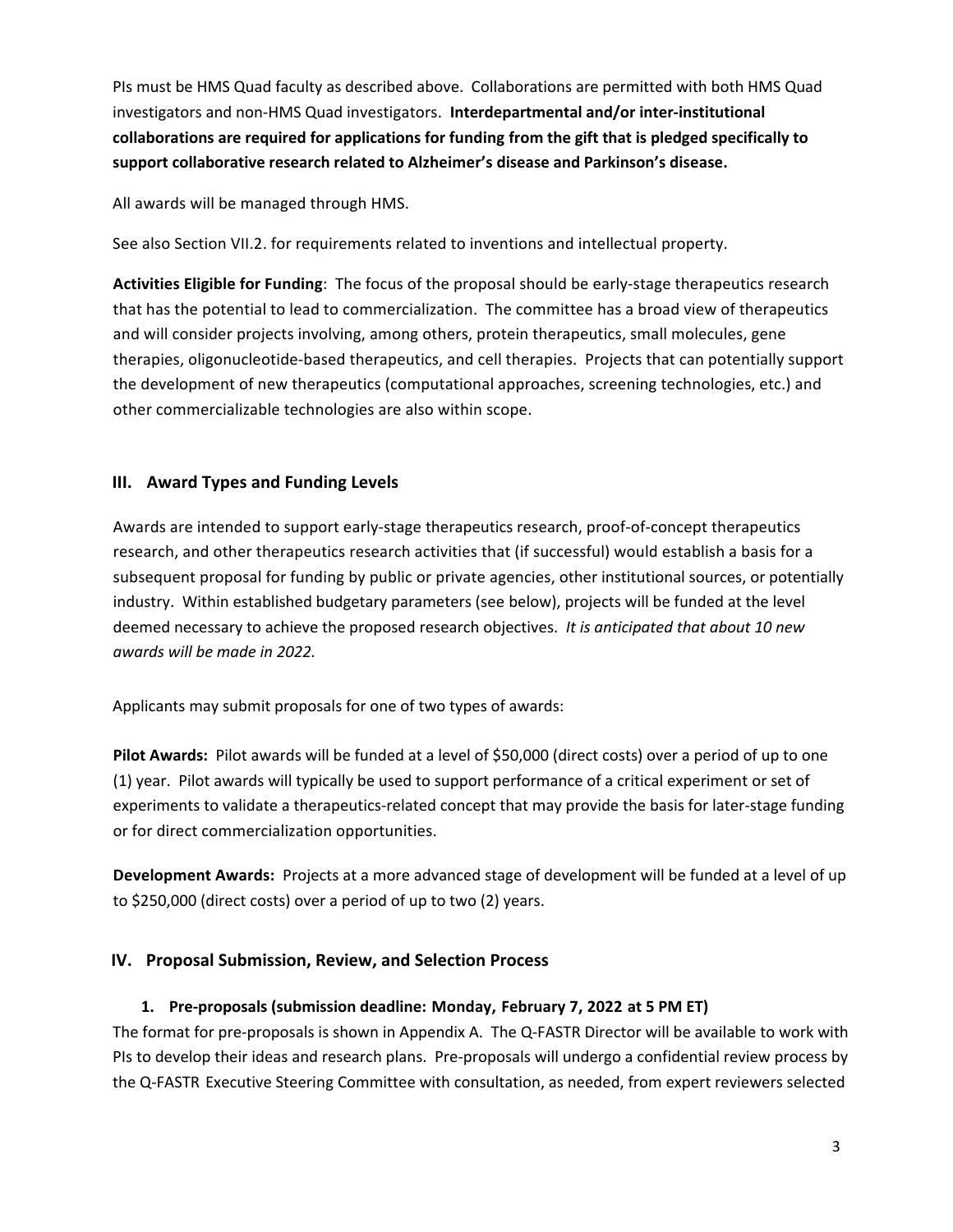from the HMS community or external sources. Based on recommendations from the Q-FASTR Executive Steering Committee, a subset of applicants will be invited to submit a full proposal.

A lead PI may submit multiple pre-proposals, and the Q-FASTR Executive Steering Committee may invite an applicant to submit a full proposal based on one or more of these pre-proposals.

# **2. Full proposals (submission deadline: Monday, April 25, 2022 at 5 PM ET)**

The format for full proposals is shown in Appendix B. The Q-FASTR Director will be available to work with PIs to assist in the development of full proposals, in particular with respect to describing the impact, establishing milestones, and determining the potential for commercialization of the proposed project. Full proposals will undergo a confidential review process by the Q-FASTR Executive Steering Committee with consultation, as needed, from expert reviewers selected from the HMS community or external sources. The Executive Steering Committee will make all award decisions.

The Q-FASTR Executive Steering Committee will ordinarily prioritize distribution of funds across as many lead PIs as possible, but may fund two proposals from the same lead PI if both proposals are very strong.

# **3. Evaluation criteria**

The goal of this Q-FASTR funding is to support innovative, investigator-initiated therapeutics research aimed at obtaining preliminary observations for high-impact research that may lead to potentially commercializable products. Thus, proposals will be evaluated on their scientific and technical impact, relevance to therapeutics, and potential for technology transfer. Applicants may contact Dr. Ifat Rubin-Bejerano at ifat\_rubin-bejerano@hms.harvard.edu with questions about the proposal submission, review, and selection process.

# **V. Budget and Funding Period**

Award duration and funding level will depend on award type (see Section III), and will in no case exceed two (2) years. Ongoing and frequent project review will be conducted during the life of the award, with evaluation of progress against the project's milestones. No-cost extensions may be granted, subject to demonstrated progress and approval by the Q-FASTR Executive Steering Committee. A project may be terminated if agreed-upon milestones are not met.

Funding may be used only for research directly related to and budgeted under the project, and may not be used for any other purpose. Budget items may include PI salary, capital equipment, and computers but not travel. Note that capital equipment and computer purchases require pre-approval from the Senior Director, Translational Research at HMS. All lead PIs are expected to budget at least 5% of institutional base salary (not NIH-capped salary) and effort on the award for Development Awards, and at least 1% of institutional base salary (not NIH-capped salary) and effort on the award for Pilot Awards. PIs who are not permitted to budget salary on applications of this type (e.g., HHMI investigators) should budget effort but not salary. Co-PIs are expected to commit at least 1% effort on the award.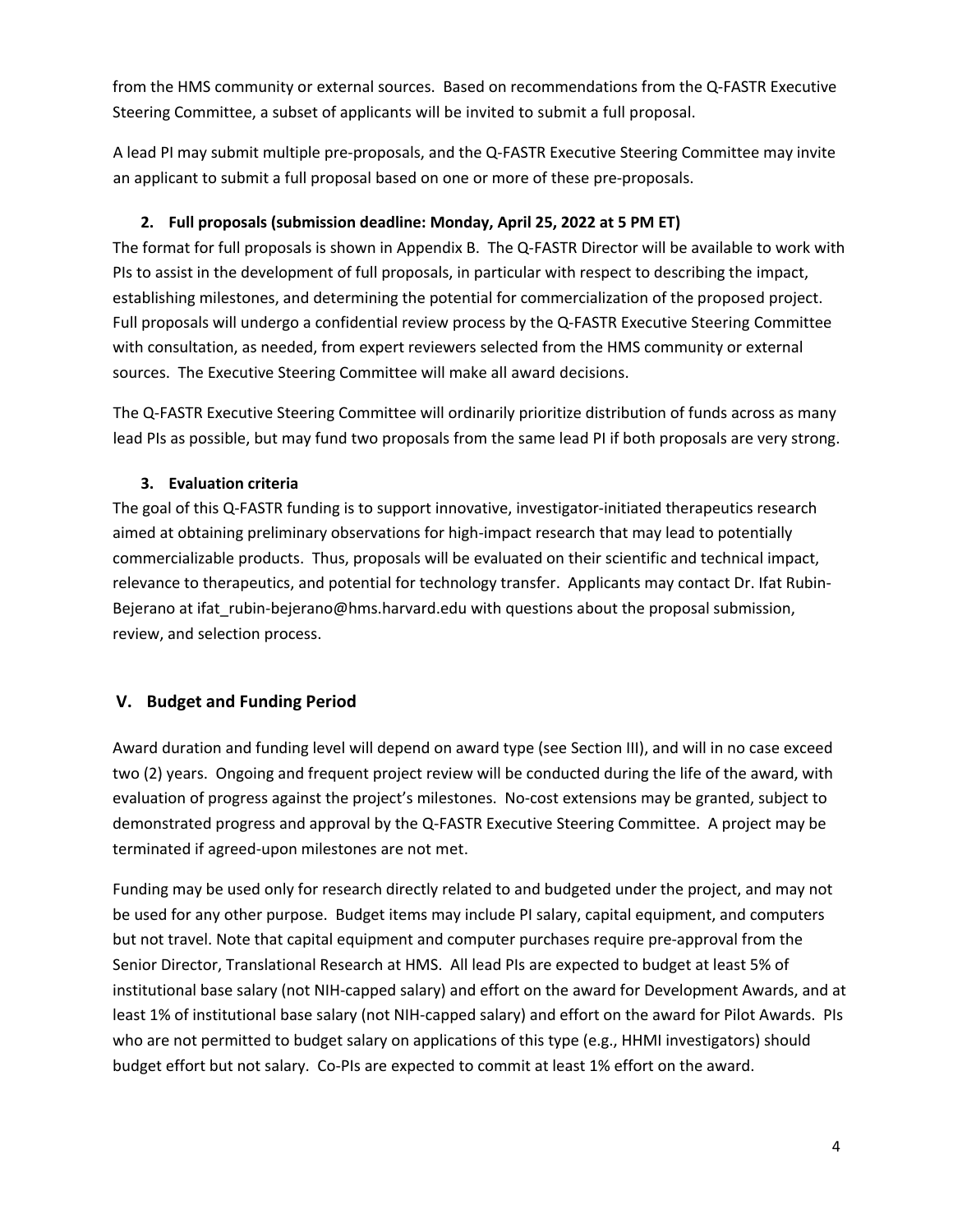In some cases, the research project may be structured such that some of the activities are outsourced to approved contract research organizations (CROs). In such cases, Q-FASTR staff will assist the PI in identifying qualified CROs and developing work plans, and ORA will negotiate work-for-hire agreements on behalf of the PI.

Re-budgeting within and between budget categories will be allowed to meet unanticipated needs and to adjust for post-award findings, changes in personnel, etc. Funds may be re-budgeted without prior approval as long as no single direct cost category in the budget changes by an amount that exceeds 25% of the total costs awarded. Changes to the budget that lead to an increase or decrease in a single direct cost budget category of more than 25% of the total costs awarded require prior approval from Q-FASTR.

In accordance with usual HMS practice, the responsibility for management of the award is held by the awardee. The Office for Research Operations will regularly monitor the use of the funds.

# **VI. During the Award**

For each Q-FASTR project, the research team (PI and research personnel) will be supported by the Q-FASTR Director and by external consultants with specific technical and/or commercialization expertise, as appropriate.

Q-FASTR highly encourages the PI and/or a designated member of their research team to attend regular meetings of the Bridges to Industry Program. This program will afford the teams the opportunity to present their research progress to other grantees and industry colleagues under confidentiality, receive feedback, and attend presentations from other Q-FASTR recipients.

# **VII. Other Requirements: Anticipated Terms and Conditions of the Award**

- 1. **Time and Effort**: All personnel on funded projects must commit time and effort appropriate to their roles on the project. As noted above, all lead PIs are expected to budget at least 5% institutional base salary (not NIH-capped salary) and effort on the award for Development Awards, and at least 1% of institutional base salary (not NIHcapped salary) and effort on the award for Pilot Awards. Co-PIs are expected to commit at least 1% effort on the award. Awardees must report for discussion with the Q-FASTR Director significant changes in personnel and/or effort greater than 25% prior to implementation of such changes.
- 2. **Inventions and Intellectual Property**: There is no requirement for any background or pre-existing inventions, nor any prior intellectual property. However, if there is any background intellectual property, it must have been assigned, at least in part, to Harvard and be managed by Harvard OTD. If such background intellectual property is jointly owned with one or more other institutions, then an inter-institutional agreement between Harvard and the co-owning institution(s) must be put in place by Harvard OTD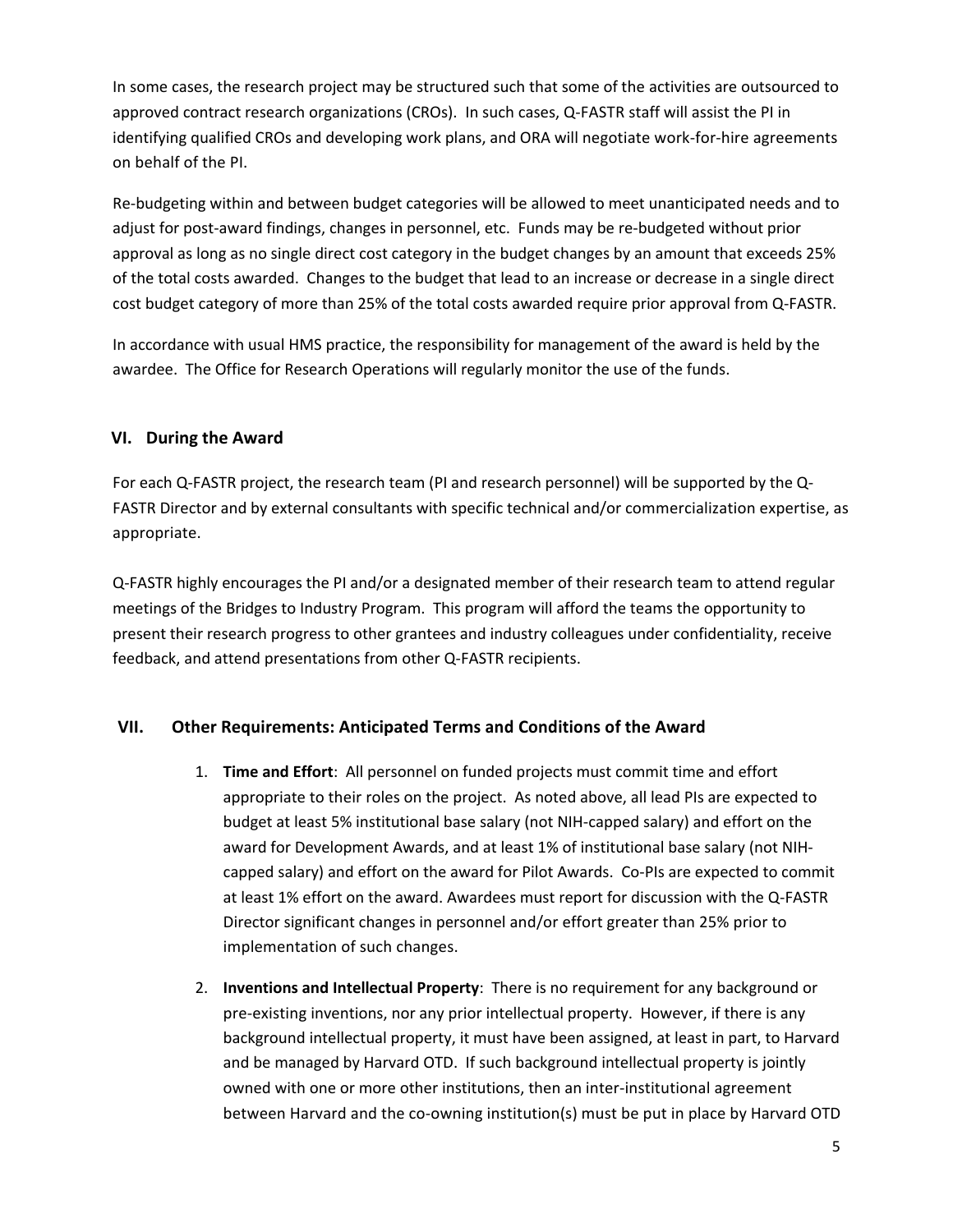prior to approval of funding by Q-FASTR, authorizing Harvard OTD to manage the commercialization of the jointly-owned background intellectual property on behalf of the co-owning institutions. Harvard will have the first right, but not the obligation, to manage all intellectual property resulting from Q-FASTR support, including without limitation to prosecute, file, maintain, defend and enforce patent applications and patents that claim any technology jointly developed by Harvard and collaborator personnel through any researcher's use of Q-FASTR support, and to lead commercialization efforts and sign licensing agreements that cover such intellectual property.

Any new invention that is conceived or reduced to practice in the course of conducting a Q-FASTR-supported research project must be disclosed to the Harvard University Office of Technology Development no fewer than 30 days in advance of a public disclosure to allow OTD staff sufficient time to determine whether such public disclosure contains new, potentially patentable subject matter and, if so and if OTD determines that subject matter to have commercial value, to seek patent protection for it.

Intellectual property conceived, reduced to practice, or otherwise made, improved, or further developed with Q-FASTR support and assigned to Harvard will be managed in accordance with Harvard's "Statement of Policy in Regard to Intellectual Property" (the "IP Policy"), as most recently amended on June 11, 2019, and any Net Royalties, as defined therein, realized by Harvard from such intellectual property will be managed in accordance with Section V. of that Policy. The full policy may be found at: https://otd.harvard.edu/faculty-inventors/resources/policies-andprocedures/statement-of-policy-in-regard-to-intellectual-property/.

- 3. **Research Plan and Milestones**: Each Q-FASTR award is made to support a research plan with sequential milestones. Achievement of these milestones will serve as key decision points for the assessment of progress. A project may be terminated if agreed-upon milestones are not met. Any significant mid-course revisions to the research plan must be approved by the Q-FASTR Executive Steering Committee.
- 4. **Funding Restrictions**: In the event that a proposed project secures funding support from industry or another external (e.g., NIH) or internal source (e.g., the Blavatnik Biomedical Accelerator) during the interval between the time the proposal is submitted to Q-FASTR and the time funding decisions are made, then the Q-FASTR Director must be informed immediately. If a project is awarded Q-FASTR funding, and funding support for the same project is secured from another source during the Q-FASTR funding period, then the Q-FASTR Director must be informed immediately. Subject to compliance with the terms of any such funding support, any overlapping funds provided by Q-FASTR may be reallocated to other activities provided that those activities are directly related to the funded project and are approved in writing by Q-FASTR.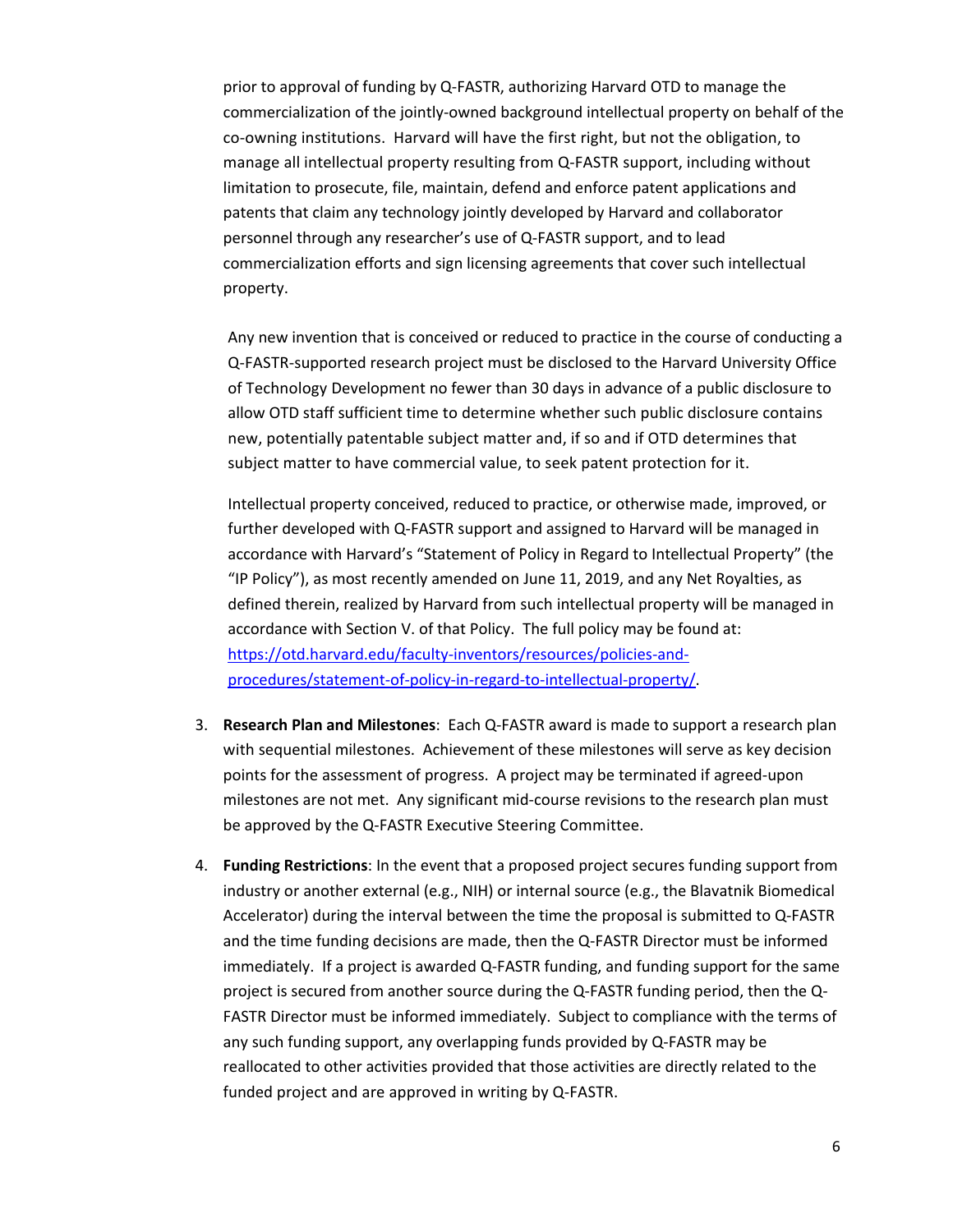Indirect costs required by collaborating Co-PIs at other institutions must be budgeted within the award amount and are capped at a maximum rate of 15% of total direct costs allocated to such institution. No additional funds to cover indirect costs will be provided.

- 5. **Research Compliance**: Q-FASTR awards are an internal funding mechanism and will therefore not be set up in GMAS or require OSP/SPA approval at the proposal stage. The PI and department are responsible for meeting all compliance requirements associated with the award, including any IRB or animal research approvals. Documentation of such approvals must be provided to Q-FASTR prior to the release of awards.
- 6. **Publications:** "The Quadrangle Fund for Advancing and Seeding Translational Research at Harvard Medical School" must be cited in all publications that describe work supported by Q-FASTR. Reprints of all publications containing this acknowledgment should be provided to the Q-FASTR Director. As noted above, the PI must report any and all inventions to OTD no fewer than 30 days in advance of a public disclosure to allow OTD staff time to determine whether such public disclosure contains new, potentially patentable subject matter.
- 7. **Reporting Requirements:** We anticipate that Ifat Rubin-Bejerano will meet with you (and your research team, if you wish) every four to six weeks initially, and then at the target dates for the milestones you have specified for your work. You should feel free to contact her with any questions at any time during the term of your project.

In addition to frequent meetings with Ifat, a progress report will be due once a year. Each report should specifically address research results relative to each specific aim and milestone and include a statement of any inventions made in the course of performance of the funded project. The report should also list the personnel who have been involved in the project during the reporting period. Periodic financial reports will be run by Q-FASTR to verify the appropriateness of project expenses. Lead PIs will be responsible for reviewing invoices from Co-PIs at collaborating institutions and verifying the appropriateness of project expenses prior to payment.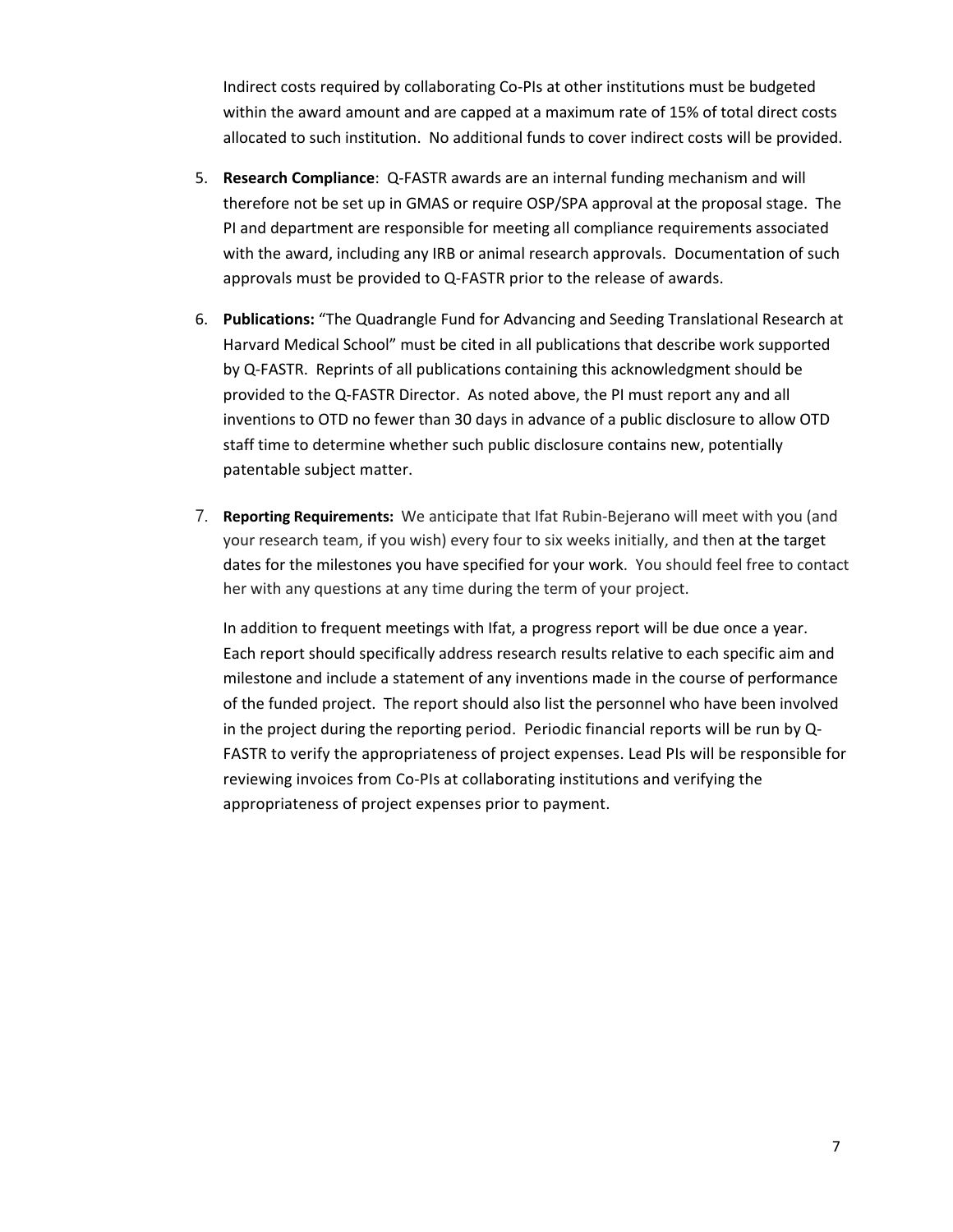# **Appendix A: Pre-proposals**

### **Pre-proposal submission deadline: Monday, February 7, 2022 at 5:00 PM ET**

A lead PI may submit multiple pre-proposals, and the Q-FASTR Executive Steering Committee may invite an applicant to submit a full proposal based on one or more of these pre-proposals.

Sections 1 and 2 together should not exceed 2 pages; the cover page and Section 3 do not count toward the page limit.

#### **Cover Page (not included in page limit)**

- i. Lead PI name and department
- ii. Project title
- iii. Total budget request
- iv. Executive summary (150 word maximum)

#### **Section 1: Background and Significance**

- i. Need and Significance: Describe the impact and/or need for the therapeutics technology, its novelty, and the envisioned potential applications. Compare the potential applications to the current state of the art and competing technologies. Include a brief justification of the novelty of your strategy based on the current market.
- ii. Briefly describe recent research directly relevant to the proposal, including that of others in the field and, in particular, your own work.

#### **Section 2: Research Plan**

- i. Specific Aims
- ii. Describe the criteria that will be used to determine whether the specific aims have been achieved, and describe any alternative approaches.

#### **Section 3: Supporting Information (not included in page limit)**

- i. References: Please list references cited in Sections 1 and 2 on a separate page and keep the length of the reference list to a maximum of one page.
- ii. NIH biosketch for the lead principal investigator, collaborators, and any other key project participants.
- iii. Identify all prior, current, and pending sources of support to the Lead PI's and any Co-PI's lab(s) related to the proposed research project.
- iv. Total budget requested: Provide estimated costs on PHS 398 form Page 4 and Page 5 (if beyond one year). Budget items may include PI salary, capital equipment, and computers but not travel. Note that capital equipment and computer purchases require pre-approval from the Senior Director, Translational Research at HMS.
- v. Relevant publications/manuscripts, provided as PDF files (maximum of 3).

**Pre-proposal submission:** Pre-proposals must be received by 5:00 PM ET on **Monday, February 7, 2022** as a single PDF file. Applications should be submitted via the Harvard Medical School Internal Awards Submission Portal: https://harvardmed.tfaforms.net/f/2022qfastr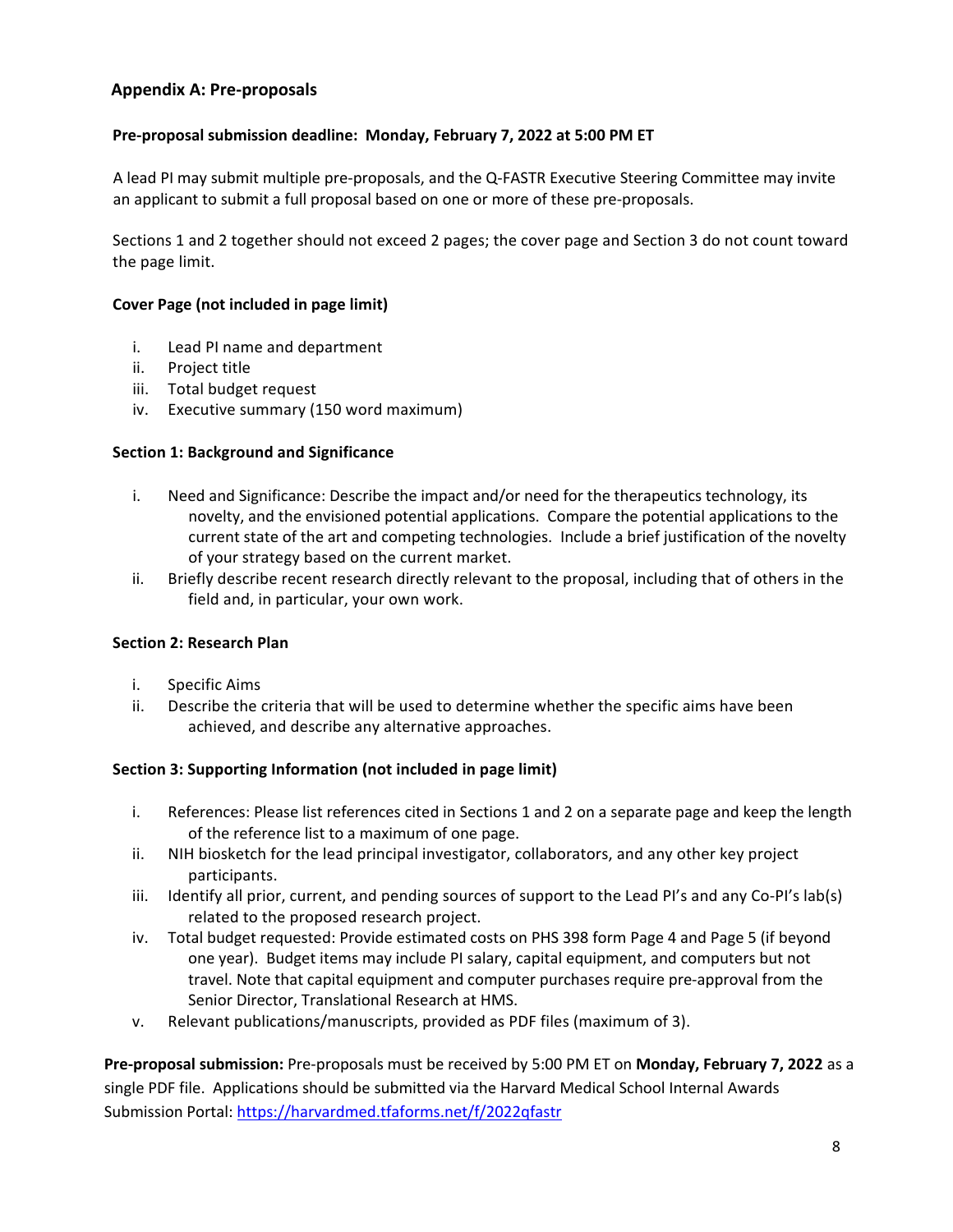# **Appendix B: Full proposals**

#### **Announcement of pre-proposals selected for full proposals: Monday, March 28, 2022**

#### **Full proposal submission deadline: Monday, April 25, 2022 at 5:00 PM EST**

Q-FASTR staff will be available to work with PI's in the development of full proposals, particularly with respect to describing the impact, establishing milestones, and determining the potential for commercialization of the project. Sections 1 and 2 together should not exceed 5 pages. The cover page and Sections 3, 4, and 5 are not counted toward the page limit.

#### **Cover Page (not included in page limit)**

- i. PI name and department
- ii. Project title
- iii. Total budget request

#### **Section 1: Executive Summary (250 word maximum)**

- i. Describe the impact, need/opportunity, and significance of any potential therapeutics technology.
- ii. State the major research objectives of the project and how they will advance the potential technology and enhance its impact.

#### **Section 2: Background, Significance, and Research Plan**

- i. Brief introduction to the area of investigation. Describe the unmet need and clinical population for the proposed indication in your area of therapeutics investigation. Include a justification of the novelty of your strategy based on the current market, and a brief summary of how your approach is differentiated from the current landscape and standard of care.
- ii. Summarize significant recent research related to this proposal, including your own work and that of others in the field.
- iii. Specific research objectives and the experiments planned to achieve each. Describe how the proposed research will enhance the potential technology's impact and patentability/commercial potential.
- iv. Key milestones, including a description of anticipated results and go/no-go decision points and criteria where possible.
- v. Estimated cost and time required for each objective, including a work performance schedule or Gantt chart.
- vi. Reference list (not included in page limit).